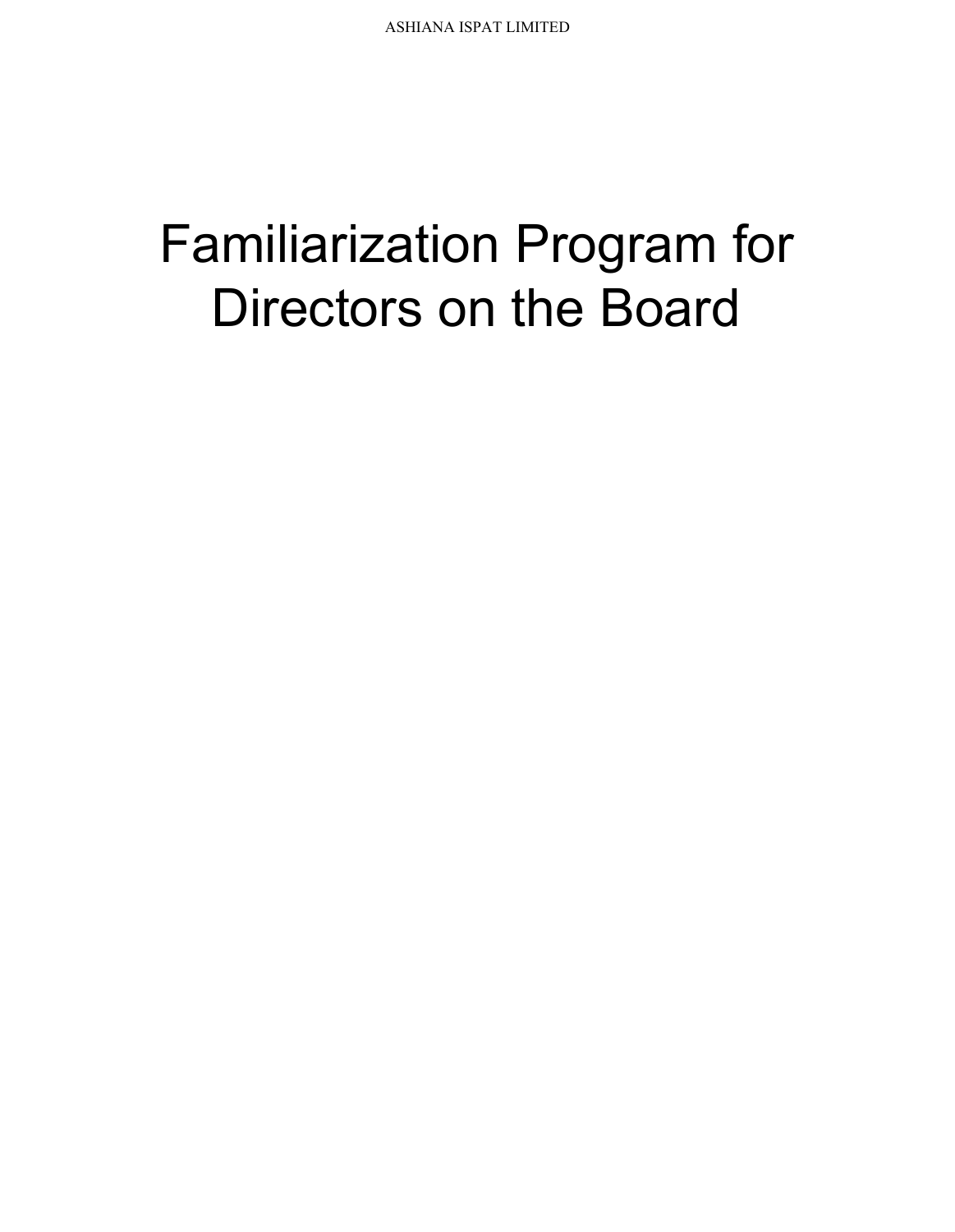1. About the Company - Legal status, incorporation details, Registered Office

Ashiana Ispat Limited is a public limited company incorporated on 25.03.1992 with registered office at A-1116, Phase-III, RIICO Industrial Area, Bhiwadi, Alwar-301019, Rajasthan and having its corporate office at C-9/36, First Floor, Sector-8, Rohini, Delhi-110085.

2. Background of the Company – Nature of Business, product details, customers

The main object of the Company is to manufacturing of TMT Bar, Ingot/ Billet having manufacturing unit at A-1116, Phase-III, RIICO Industrial Area, Bhiwadi, Alwar-301019, Rajasthan.

For further details about the Company, please refer to the brochure provided.

## **3. Board of Directors of the Company- Brief Profile of each Director of the Company.**

The Company is managed by Board of Directors, constituted as per the provisions of the Companies Act, 1956/2013 and Listing agreement.

The following are the details of the directors of the Company.

|    | <b>SNo ∏Director Name</b>         | ⊺DIN     | <b>Address</b>                                                                                       | <b>Designation</b>     |
|----|-----------------------------------|----------|------------------------------------------------------------------------------------------------------|------------------------|
|    | <b>NARESH CHAND</b>               | 00004500 | E-13/11, VASANT VIHAR, NEW<br>DELHI, 110057, Delhi, INDIA                                            | Managing<br>director   |
|    | <b>TARACHAND</b><br><b>KANSAL</b> | 00747023 | B-2/40, SECTOR-11, ROHINI,<br>DELHI, 110085, Delhi, INDIA                                            | Director               |
| 13 | <b>PUNEET JAIN</b>                | 00814312 | E-13/11, VASANT VIHAR, NEW<br>DELHI, DELHI, 110057, Delhi,<br><b>INDIA</b>                           | Whole-time<br>director |
| 14 | SANJAY KUMAR JAIN 01199143        |          | 41 DWARKAPURI LANE NO. 4.<br>MUZAFARNAGAR.<br>MUZAFARNAGAR, 251001, Uttar director<br>Pradesh, INDIA | Whole-time             |
| 15 | NEERAJ KUMAR JAIN 01335390        |          | 25, DWARKA PURI,<br>MUZAFFARNAGAR.<br>MUZAFFARNAGAR, 251001.<br>Uttar Pradesh, INDIA                 | Whole-time<br>director |
| 16 | RAJESH KUMAR PAL 01335492         |          | N-2, H.NO VI/N, 200 ALIGANJ.,<br>LUCKNOW, 226020, Uttar                                              | Director               |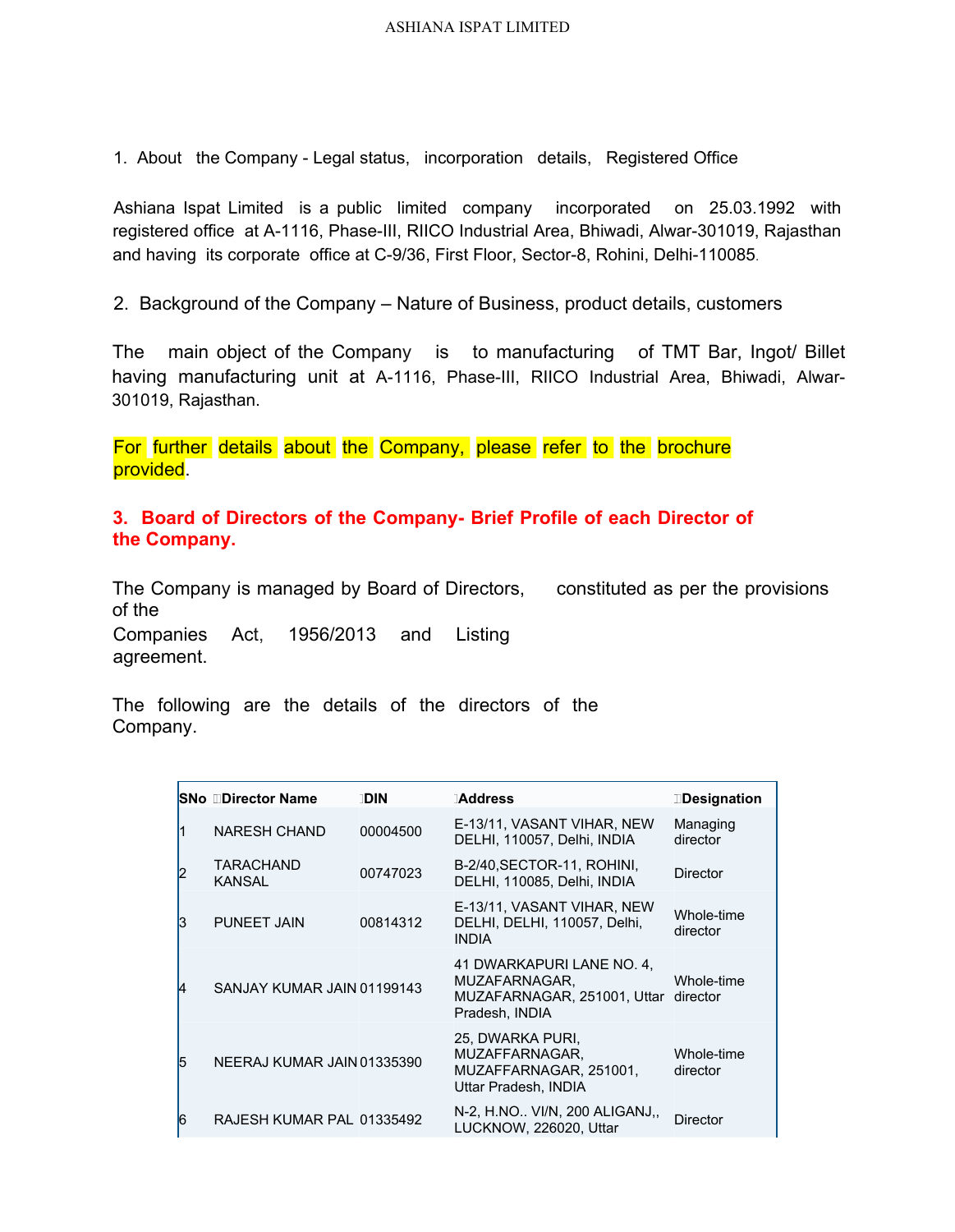|    |                                            |          | Pradesh. INDIA                                                                                        |                        |
|----|--------------------------------------------|----------|-------------------------------------------------------------------------------------------------------|------------------------|
| 17 | RAJINDER PARSHAD 01388921<br><b>BANSAL</b> |          | H.No. 355, AGGARWAL COLONY<br>WARD No.2. BAHADUR GARH.<br>BAHADURGARH, 124507.<br>Haryana, INDIA      | Director               |
| 18 | RAM KUMAR GARG                             | 01389278 | C/201 AGRASEN APPARTMENT,<br><b>IP EXTENSION PATPAR GANG. Director</b><br>DELHI, 110092, Delhi, INDIA |                        |
| 19 | NAMAN JAIN                                 | 03436419 | C-125, SUSHANT LOK, PHASE-I,<br>GURGAON, 122001, Haryana,<br><b>INDIA</b>                             | Additional<br>director |
| 10 | <b>SHRUTI JAIN</b>                         | 07129355 | HOUSE NO. 384, SECTOR-10,<br>PANCHKULA, 134109, Haryana,<br><b>INDIA</b>                              | Additional<br>director |

# **4. Facilities of the Company - manufacturing/operating facilities, locations, branch offices.**

Please refer to the company broacher provided..

## **5. Role of Directors - Duties, Liabilities and expectations.**

2.1 The **I**ndependent Directors are expected to bring in objectivity and Independence in the decisions of the Board.

2.2 If the Board seems it to be fit and were required by the Act to do so, may invite Directors for being appointed on one or more existing Board Committees or any such Committee that is set up in the future. Appointment on such Committee(s) will be subject to the applicable regulations.

2.3 Directors are expected to attend Board, Board Committees to which they may be appointed and Shareholders meetings and to devote such time to for their duties, as appropriate for them to discharge their duties effectively.

2.4 By accepting this appointment, Directors confirm that they are able to allocate sufficient time to meet the expectations from their role to the satisfaction of the Board.

2.5 Independent Director's will have to strive to hold and attend at least one meeting in a year without the presence of Non-Independent Director and members of the management with the sole objective of :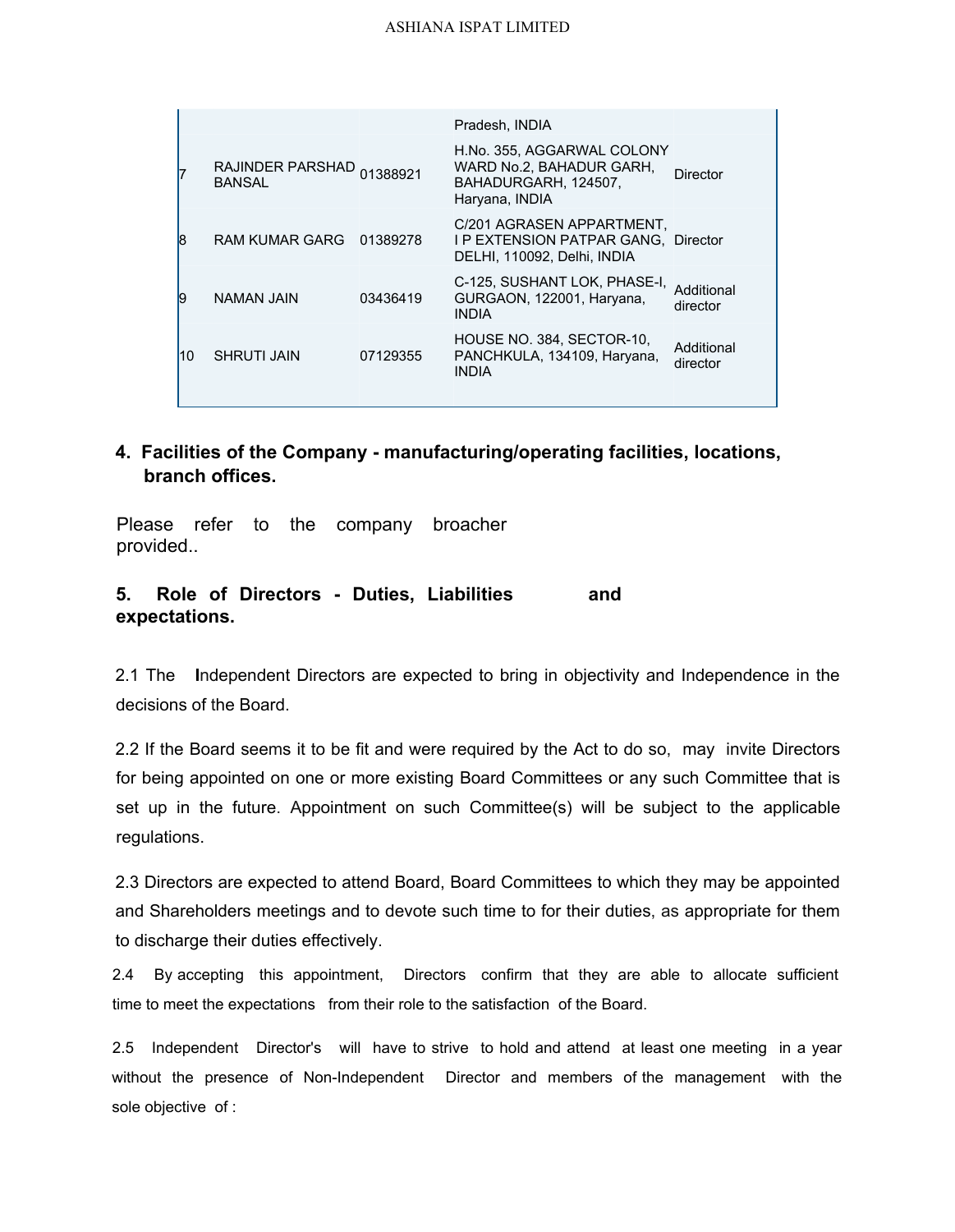- **i)** Review the performance of the Non-Independent Directors and the Board as a whole.
- **ii)** To review the performance of the Chairperson of the Company, taking in to account the views of the Executive and Non-Executive directors.
- **iii)** Assess the quality and quantity and timeliness of the Company management and the Board that is necessary for the board to effectively and reasonably perform their duties.

#### 3. **ROLES AND DUTIES**

3.1 Directors are expected to perform their duties, whether statutory, fiduciary or by common law faithfully, efficiently and diligently.

3.2 Directors role and duties will be those normally required by an Independent Director as per Companies Act and Listing Agreement. There are certain guidelines of professional conduct to be followed by the director are:

An Independent Director shall,

- **1.** Uphold ethical standards of integrity and probity.
- 2. Act objectively and constructively while exercising his duties.
- 3. Exercise his responsibilities in a bonafide manner in the interest of the Company.
- **4.** Devote sufficient time and attention to his professional obligation for informed and balanced decision making.
- 5. Not allow any extraneous considerations that will vitiate his exercise of objective independent judgment in the paramount interest of the Company as a whole.
- 6. Refrain from any action that would lead to loss of independence.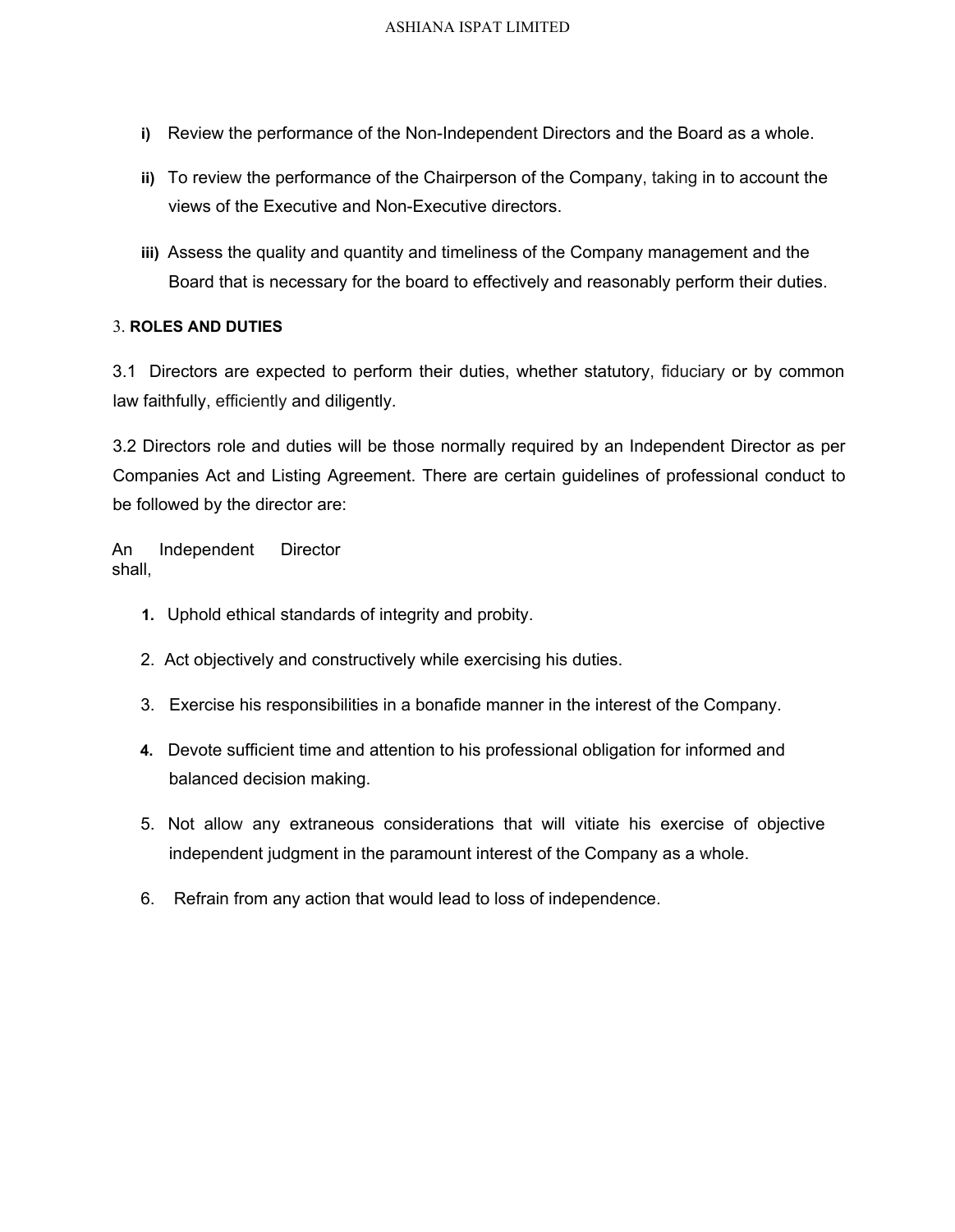- **7.** Not to abuse your position to the detriment of the Company or its shareholders or for the purpose of gaining direct or indirect personal advantage for any associate person.
- 8. Assist the Company in implementing the best Corporate Governance practices.

3.3 In addition to the above requirement applicable, the role of the Director have the following key elements:

The Independent Directors shall:

- **1. Safeguard:** Director to safeguard the interest of all stakeholders, particularly the minority shareholders.
- **2. Integrity:** to satisfy themselves on the integrity of financial information and that financial controls and the system of risk management are robust and defensible
- **3. Performance:** scrutinize the performance of management in meeting agreed goals and objectives and monitor the reporting of performance.
- **4. Balance::** to balance the conflicting interest of the stakeholders.
- **5. Remuneration:** to determine appropriate levels of remuneration of executive directors, key managerial personnel and senior management and have a prime role in appointing and where necessary recommend removal of executive directors, key managerial personnel and senior management.
- **6. Arbitrator:** to arbitrate in the interest of the Company as a whole, in situations of conflict between management and shareholder's interest.

### **4. LIABILITY**

An Independent Director will be liable only in respect of such acts or omission or commission by a Company which has occurred with your knowledge, attributable through Board process and with their consent or where they had not acted diligently.

### **6. Duties of Directors as per Section 166 of the Companies Act, 2013.**

(1) Subject to the provisions of this Act, a director of a company shall act in accordance with the articles of the company.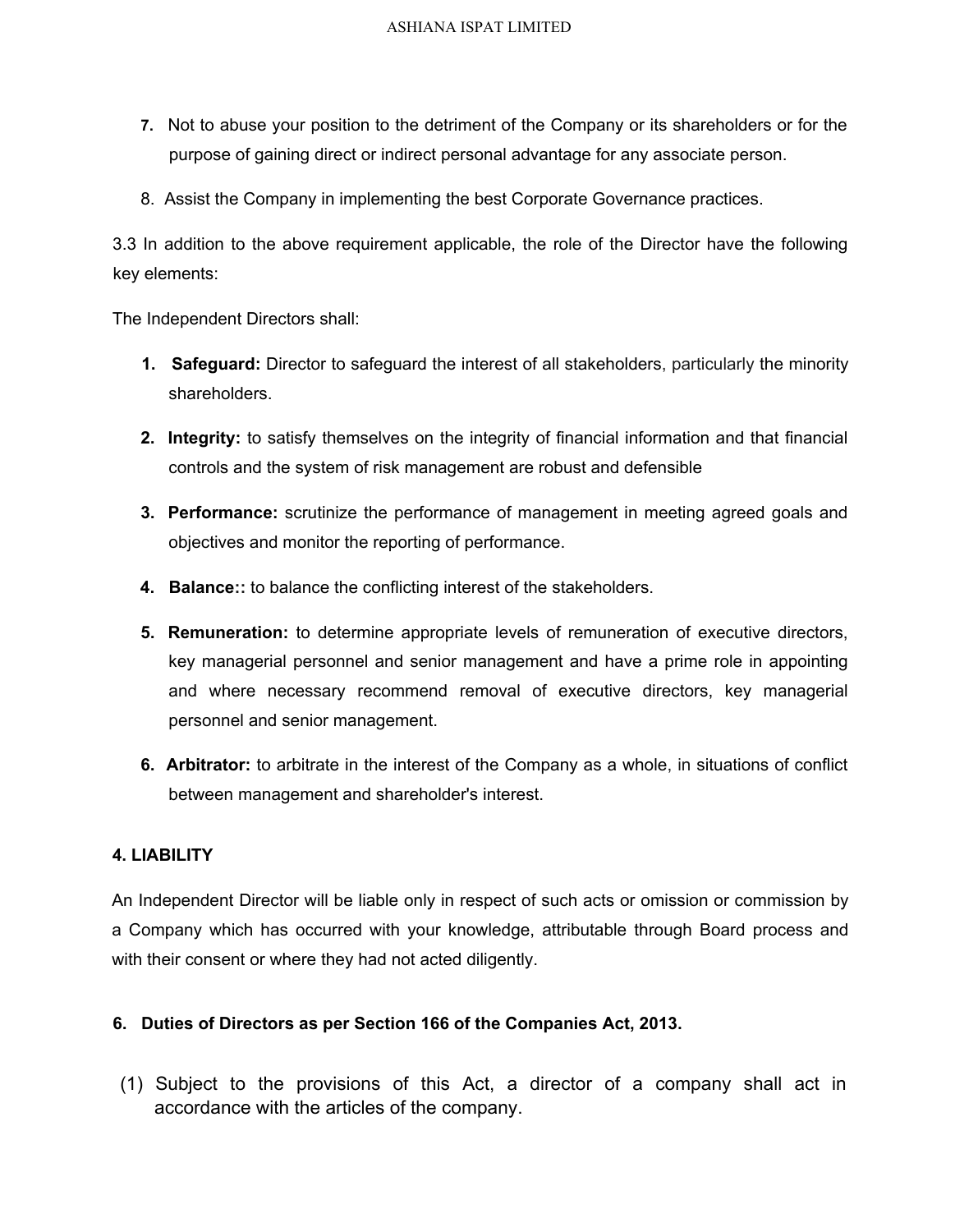- (2) A director of a company shall act in good faith in order to promote the company for the benefit of its members as a whole, and in the best interests of the company, its employees, the shareholders, and the community and for the protection of environment.
- (3) A director of a company shall exercise his duties with due and reasonable care, skill and diligence and shall exercise independent judgment.
- (4) A director of a company shall not involve in a situation in which he may have a direct or indirect interest that conflicts, or possibly may conflict, with the interest of the company.
- (5) A director of a company shall not achieve or attempt to achieve any undue gain or advantage either to himself or to his relatives, partners, or associates and if such director is found guilty of making any undue gain, he shall be liable to pay an amount equal to that gain to the company.
- (6) A director of a company shall not assign his office and any such assignment so made shall be void.

# **7. Code for Independent Directors as per Schedule IV to the Companies Act, 2013.**

I. Guidelines of professional

conduct: An independent director

shall:

- (1) Uphold ethical standards of integrity and probity;
- (2) act objectively and constructively while exercising his duties;
- (3) exercise his responsibilities in a bonafide manner in the interest of the company;
- (4) devote sufficient time and attention to his professional obligations for informed and Balanced decision making;
- (5) not allow any extraneous considerations that will vitiate his exercise of objective independent judgment in the paramount interest of the company as a whole, while concurring in or dissenting from the collective judgment of the Board in its decision making;
- (6) not abuse his position to the detriment of the company or its shareholders or for the purpose of gaining direct or indirect personal advantage or advantage for any associated person;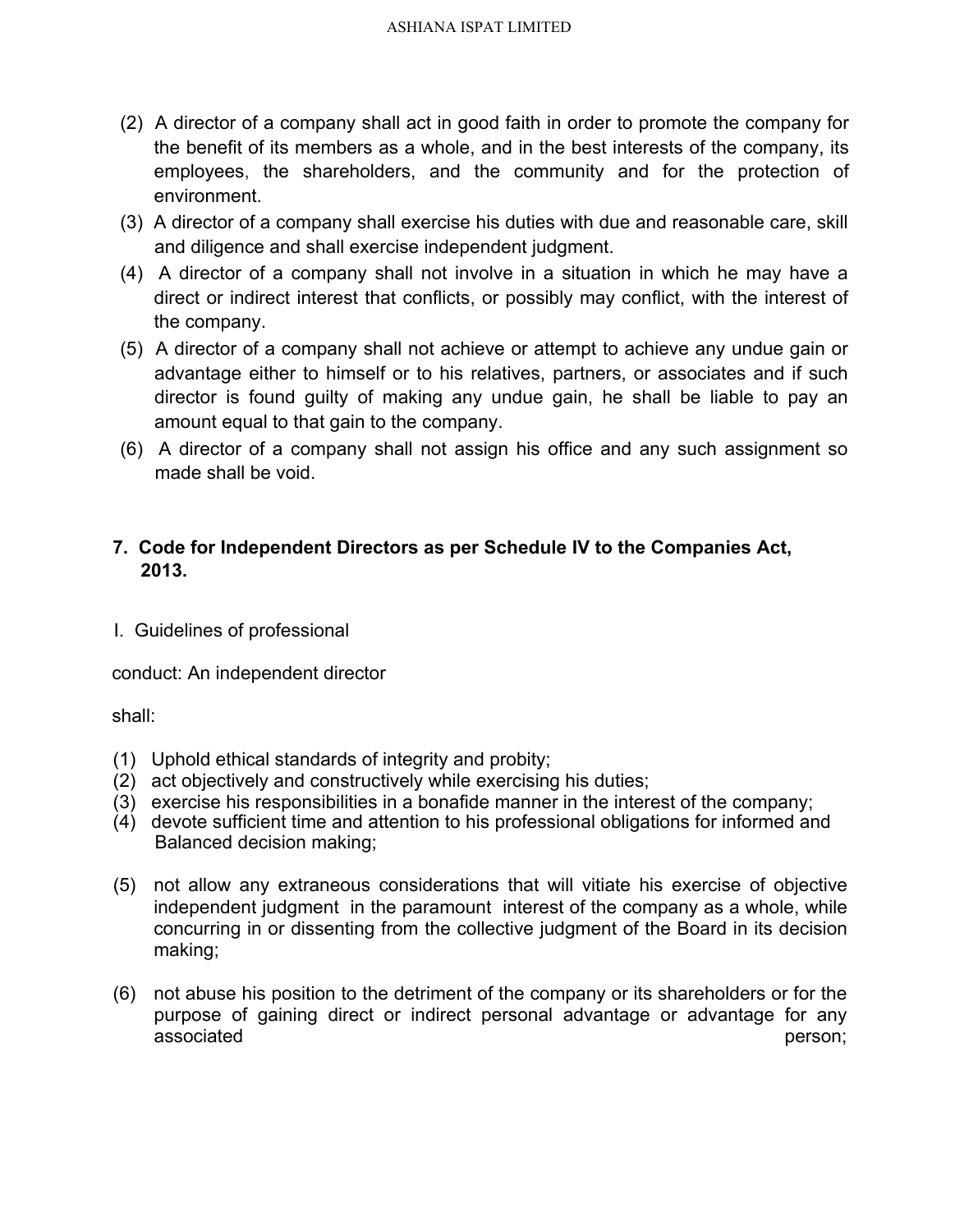- (7) refrain from any action that would lead to loss of his independence;
- (8) where circumstances arise which make an independent director lose his independence, the independent director must immediately inform the Board accordingly;
- (9) assist the company in implementing the best corporate governance practices.
- **11.** Role and functions:

The independent directors shall:

- (1) help in bringing an independent judgment to bear on the Board's deliberations especially on issues of strategy, performance, risk management, resources, key appointments and standards of conduct;
- (2) bring an objective view in the evaluation of the performance of board and management;
- (3) scrutinize the performance of management in meeting agreed goals and objectives and monitor the reporting of performance;
- (4) satisfy themselves on the integrity of financial information and that financial controls and the systems of risk management are robust and defensible;
- (5) safeguard the interests of all stakeholders, particularly the minority shareholders;
- (6) balance the conflicting interest of the stakeholders;
- (7) determine appropriate levels of remuneration of executive directors, key managerial personnel and senior management and have a prime role in appointing and where necessary recommend removal of executive directors, key managerial personnel and senior management;
- (8) moderate and arbitrate in the interest of the company as a whole, in situations of conflict between management and shareholder's interest.
- **111.** Duties:

The independent directors shall-

(1) Undertake appropriate induction and regularly update and refresh their skills, knowledge and familiarity with the company;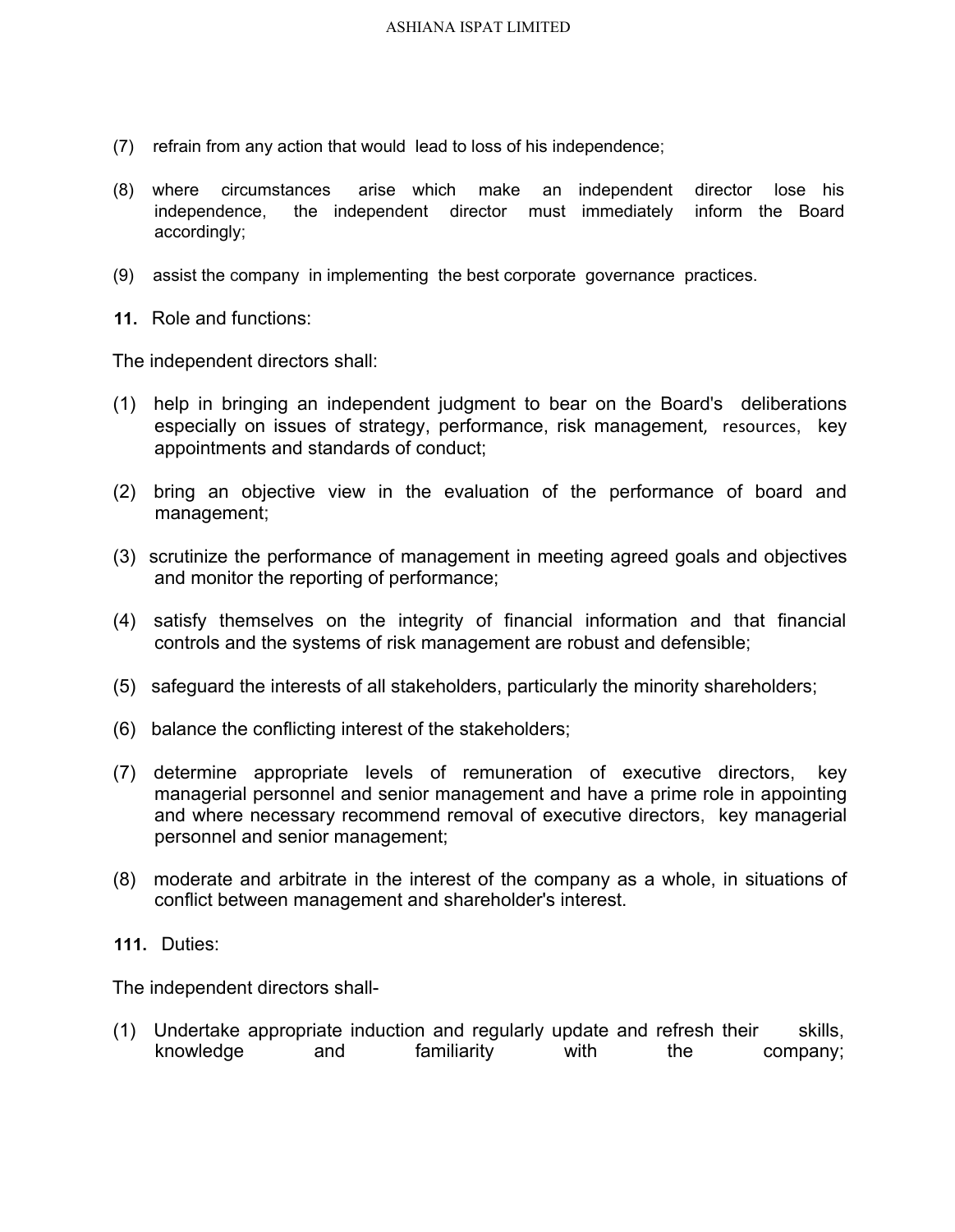- (2) seek appropriate clarification or amplification of information and, where necessary, take and follow appropriate professional advice and opinion of outside experts at the expense of the company;
- (3) strive to attend all meetings of the Board of Directors and of the Board committees of which he is a member;
- (4) participate constructively and actively in the committees of the Board in which they are chairpersons or members;
- (5) strive to attend the general meetings of the company;
- (6) where they have concerns about the running of the company or a proposed action, ensure that these are addressed by the Board and, to the extent that they are not resolved, insist that their concerns are recorded in the minutes of the Board meeting;
- (7) keep themselves well informed about the company and the external environment in which it operates;
- (8) not to unfairly obstruct the functioning of an otherwise proper Board or committee of the Board;
- (9) pay sufficient attention and ensure that adequate deliberations are held before approving related party transactions and assure themselves that the same are in the interest of the company;
- (10) ascertain and ensure that the company has an adequate and functional vigil mechanism and to ensure that the interests of a person who uses such mechanism are not prejudicially affected on account of such use;
- (11) report concerns about unethical behaviour, actual or suspected fraud or violation of the company's code of conduct or ethics policy;
- (12) acting within his authority, assist in protecting the legitimate interests of the company, shareholders and its employees;
- (13) not disclose confidential information, including commercial secrets, technologies, advertising and sales promotion plans, unpublished price sensitive information, unless such disclosure is expressly approved by the Board or required by law.
- IV. Manner of appointment:
- (1) Appointment process of independent directors shall be independent of the Company management; while selecting independent directors the Board shall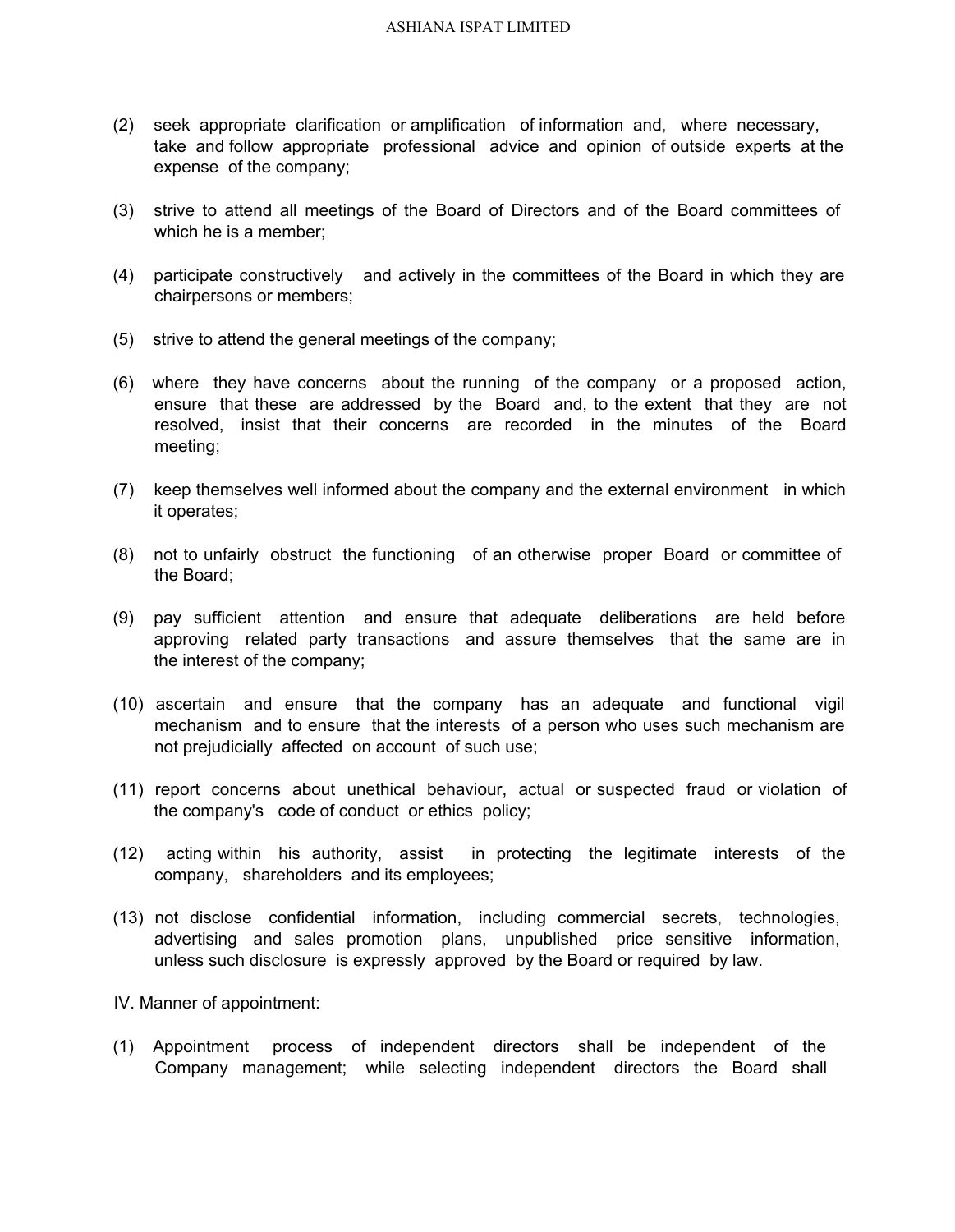ensure that there is appropriate balance of skills, experience and knowledge in the Board so as to enable the Board to discharge its functions and duties effectively.

- (2) The appointment of independent director(s) of the Company shall be approved at the meeting of the shareholders.
- (3) The explanatory statement attached to the notice of the meeting for approving the appointment of independent director shall include a statement that in the opinion of the Board, the independent director proposed to be appointed fulfils the conditions specified in the Act and the rules made there under and that the proposed director is independent of the management.
- (4) The appointment of independent directors shall be formalized through a letter of appointment, which shall set out:
	- (a) the term of appointment;
	- (b) the expectation of the Board from the appointed director; the Board-level committee(s) in which the director is expected to serve and its tasks;
	- (c) the fiduciary duties that come with such an appointment along with accompanying liabilities;
	- (d) provision for Directors and Officers (D and 0) insurance, if any;
	- (e) the Code of Business Ethics that the company expects its directors and employees to follow;
	- (f) the list of actions that a director should not do while functioning as such in the company; and
	- (g) the remuneration, mentioning periodic fees, reimbursement of expenses for participation in the Boards and other meetings and profit related commission, if any.
- (5) The terms and conditions of appointment of independent directors shall be open for inspection at the registered office of the company by any member during normal business hours.
- (6) The terms and conditions of appointment of independent directors shall also be posted on the company's website.

#### V. Re-appointment:

The re-appointment of independent director shall be on the basis of report of performance evaluation.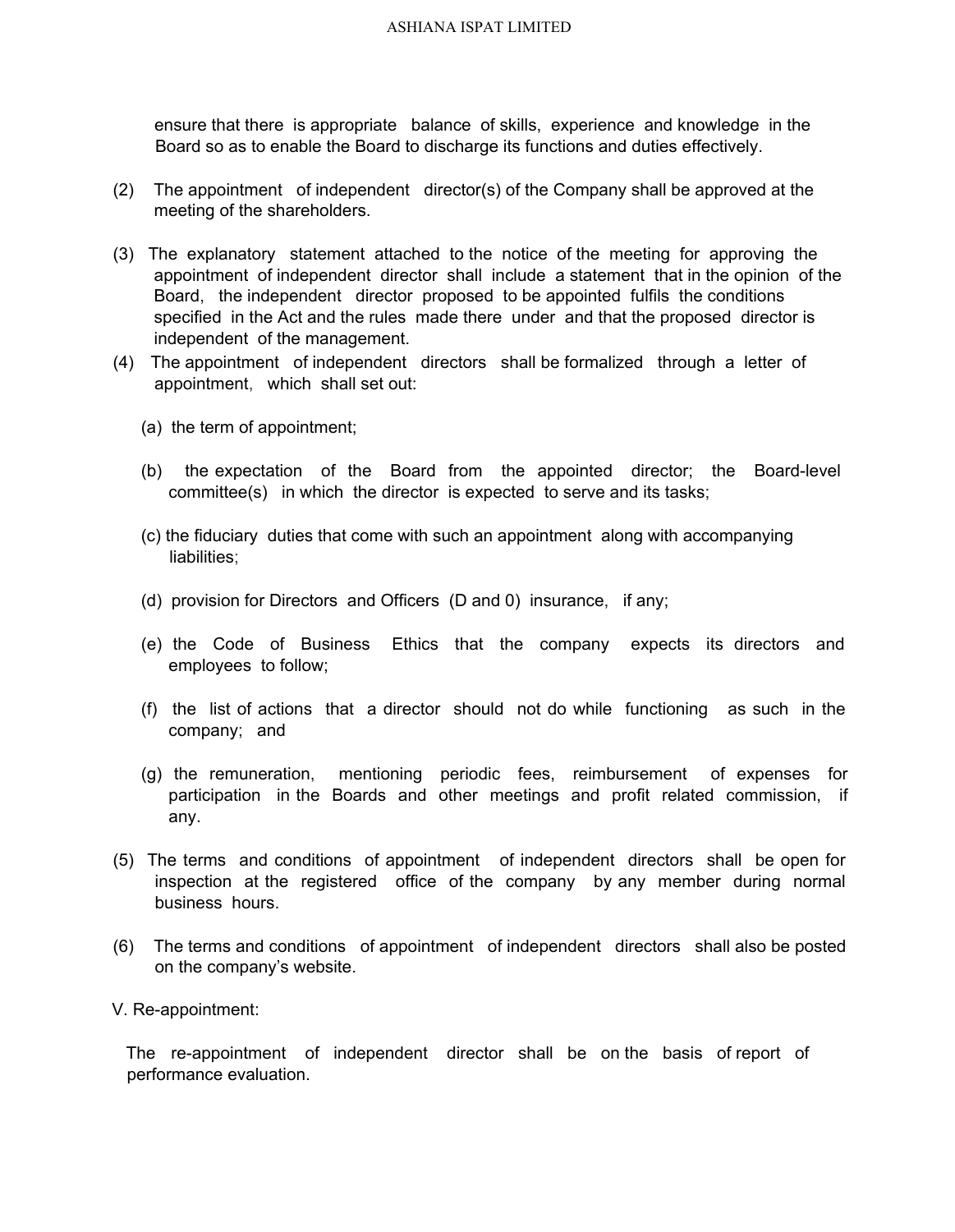- VI. Resignation or removal:
- (1) The resignation or removal of an independent director shall be in the same manner as is provided in sections 168 and 169 of the Act.
- (2) An independent director who resigns or is removed from the Board of the company shall be replaced by a new independent director within a period of not more than one hundred and eighty days from the date of such resignation or removal, as the case may be.
- (3) Where the company fulfils the requirement of independent directors in its Board even without filling the vacancy created by such resignation or removal, as the case may be, the requirement of replacement by a new independent director shall not apply.
- VI I. Separate meetings:
- (1) The independent directors of the company shall hold at least one meeting in a year, without the attendance of non-independent directors and members of management;
- (2)All the independent directors of the Company shall strive to be present at such meeting;
- (3) The meeting shall:

(a) review the performance of non-independent directors and the Board as a whole; (b) review the performance of the Chairperson of the Company, taking into account the views of executive directors and non-executive directors;

- (c) assess the quality, quantity and timeliness of flow of information between the company management and the Board that is necessary for the Board to effectively and reasonably perform their duties.
- VIII. Evaluation mechanism:

(1) The performance evaluation of independent Directors shall be done by the entire Board of Directors, excluding the director being evaluated.

(2) On the basis of the report of performance evaluation, it shall be determined whether to extend or continue the term of appointment of the independent director.

### **8. Clause 49 of the Listing Agreement.**

I. The Company agrees to comply with the provisions of Clause 49 which shall be implemented in a manner so as to achieve the objectives of the principles as mentioned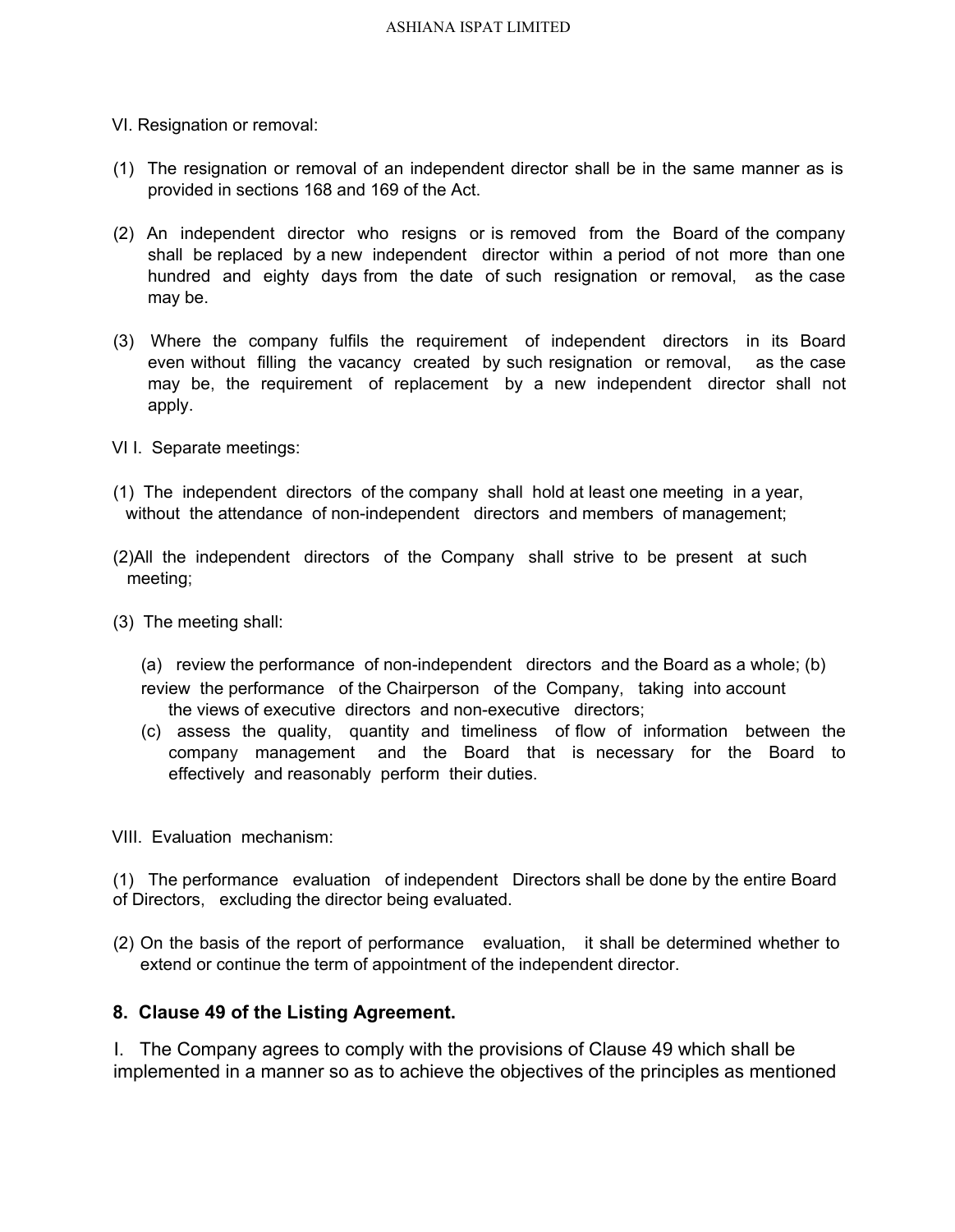#### ASHIANA ISPAT LIMITED

below. In case of any ambiguity, the said provisions shall be interpreted and applied in alignment with the principles.

Various elements (in brief) of clause 49 of the Listing agreement are mentioned below:

- A The Rights of Shareholders
- B. Role of stakeholders in Corporate Governance
- C. Disclosure and transparency
- D. Responsibilities of the Board
- 11. Board of Directors
- A Composition of Board
- B. Independent Directors

Limit on number of directorships

Maximum tenure of Independent Directors

Formal letter of appointment to Independent Directors

Performance evaluation of Independent Directors

Separate meetings of the Independent Directors

Training of Independent Directors

- C. Non-executive Directors' compensation and disclosures
- D. Other provisions as to Board and Committees
- E. Code of Conduct
- F. Whistle Blower Policy
- Ill. Audit Committee
- A Qualified and Independent Audit Committee
- B. Meeting of Audit Committee
- C. Powers of Audit Committee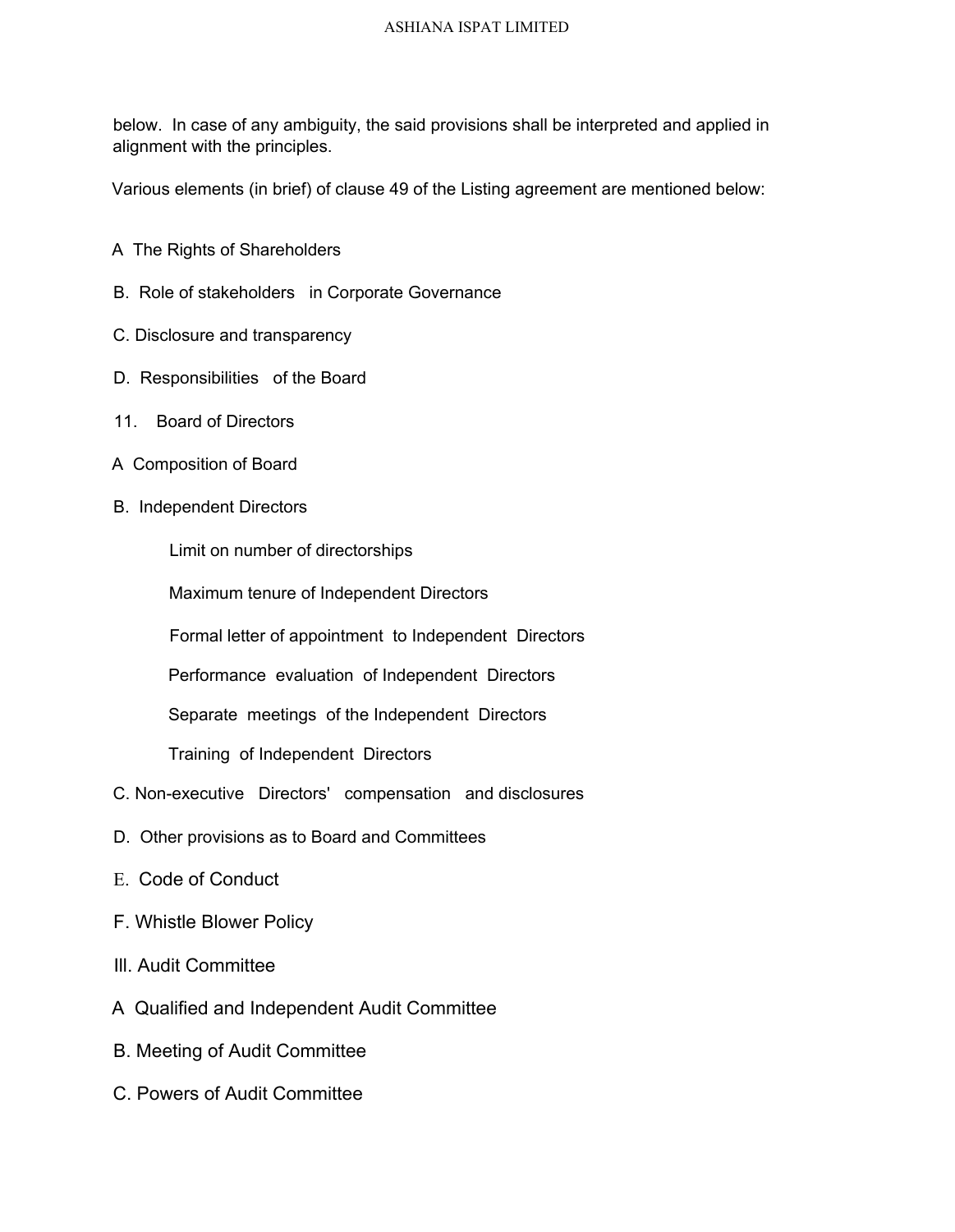#### ASHIANA ISPAT LIMITED

- D. Role of Audit Committee
- E. Review of information by Audit Committee
- IV. Nomination and Remuneration Committee
- V. Subsidiary Companies
- VI. Risk Management
- VII. Related Party Transactions
- VIII. Disclosures
	- A Related Party Transactions
	- B. Disclosure of Accounting Treatment
	- C. Remuneration of Directors
	- D. Management
	- E. Shareholders
	- F. Disclosure of resignation of directors
	- G. Disclosure of formal letter of appointment
	- H. Disclosures in Annual report
	- I. Proceeds from public issues, rights issue, preferential issues,

## etc. IX. CEO/CFO certification

- X. Report on Corporate Governance
- XI. Compliance

Annexure - X to the Listing Agreement Information to be placed before Board of Directors

Annexure - XI to the Listing Agreement Format of Quarterly Compliance Report on Corporate Governance

Annexure - XII to the Listing Agreement